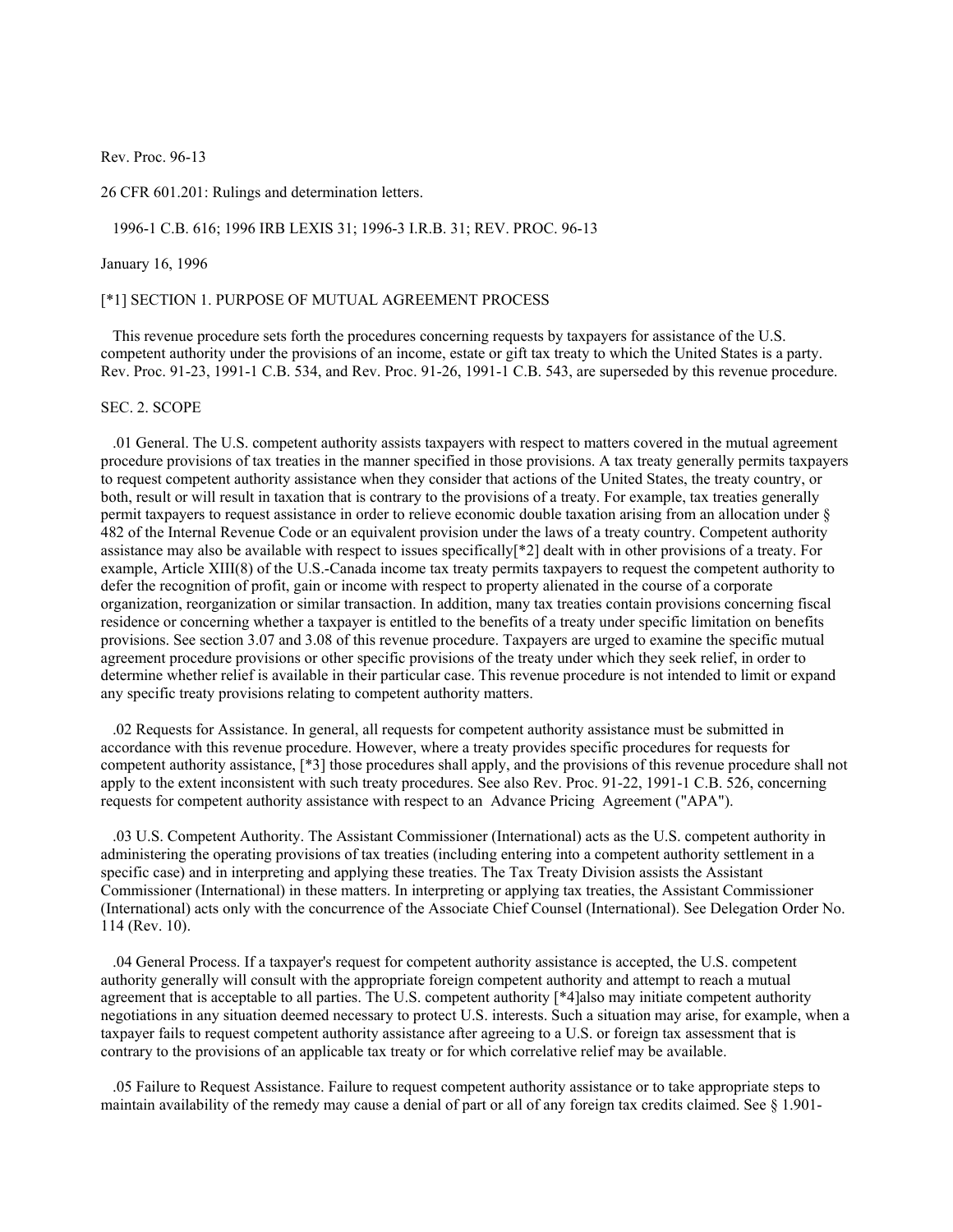$2(e)(5)(i)$  of the Income Tax Regulations. See also section 11 of this revenue procedure concerning the determination of creditable foreign taxes.

#### SEC. 3. GENERAL CONDITIONS UNDER WHICH THIS PROCEDURE APPLIES

 .01 General. The exclusions, exemptions, deductions, credits, reductions in rate, and other benefits and safeguards provided by treaties are subject to conditions and restrictions that may vary in different treaties. Taxpayers should examine carefully the specific treaty provisions applicable in their cases to determine the nature and extent of treaty [\*5] benefits or safeguards they are entitled to and the conditions under which such benefits or safeguards are available. In particular, taxpayers should be aware of statutes of limitations and other procedural barriers under U.S. or foreign law that may preclude or limit the extent of the assistance under this revenue procedure. See section 9 of this revenue procedure which prescribes protective measures to be taken by the taxpayer and any concerned related person with respect to U.S. and foreign tax authorities. See also section 12.02 of this revenue procedure for circumstances in which competent authority assistance may be denied.

 .02 Requirements of a Treaty. There is no authority for the U.S. competent authority to provide relief from U.S. tax or to provide other assistance due to taxation arising under the tax laws of the foreign country or the United States, unless such authority is granted by a treaty. See Rev. Proc. 89-8, 1989-1 C.B. 778, for procedures for requesting the assistance of the Internal Revenue Service ("the Service") when a taxpayer is or may be subject to inconsistent tax treatment by the Service and a U.S. possession tax agency.

 .03 Applicable [\*6] Standards in Allocation Cases. With respect to requests for competent authority assistance involving the allocation of income and deductions between a U.S. taxpayer and a related person, the U.S. competent authority, in seeking to arrive at an agreement with a treaty country, will be guided by the arm's length standard, as reflected in the regulations under § 482 of the Code. When negotiating mutual agreements on the allocation of income and deductions, the U.S. competent authority will take into account all of the facts and circumstances of the particular case and the purpose of the treaty to avoid double taxation.

 .04 Who Can File Requests for Assistance. Unless otherwise permitted under an applicable tax treaty, the U.S. competent authority will only consider requests for assistance from U.S. persons, as defined in  $\S 7701(a)(30)$  of the Code. For purposes of this revenue procedure, a U.S. person is referred to as "the taxpayer." Thus, non-U.S. persons generally must present their initial request for assistance to the relevant foreign competent authority.

 .05 Closed Cases. A case previously closed after examination shall not be reopened in order to make an adjustment [\*7] unfavorable to the taxpayer unless the exceptional circumstances described in Rev. Proc. 94-68, 1994-2 C.B. 803, are present. The U.S. competent authority may, but is not required to, accept a taxpayer's request for competent authority consideration that will require the reopening of a case closed after examination.

 .06 Foreign Initiated Competent Authority Request. When a foreign competent authority refers a request from a foreign taxpayer to the U.S. competent authority for consultation under the mutual agreement procedure, the U.S. competent authority generally will require the U.S. related taxpayer (in the case of an allocation of income or deductions between related persons) or may require the foreign taxpayer (in other cases) to file a request for competent authority assistance under this revenue procedure.

 .07 Requests Relating to Residence Issues. U.S. competent authority assistance may be available to taxpayers seeking to establish their residency status in the United States. Examples include cases in which taxpayers believe that they are erroneously treated as non-U.S. residents by treaty countries or cases where taxpayers are treated as dual residents despite the[\*8] objective tie-breaker provisions contained in the applicable treaties. Generally, competent authority assistance is limited to situations where resolution of a residency issue is necessary in order to avoid double taxation or to determine the applicability of a benefit under the treaty. Further, a request for assistance regarding a residency issue will be accepted only if it is established that the issue requires consultation with the foreign competent authority in order to ensure consistent treatment by the United States and the applicable treaty country. The U.S. competent authority does not issue unilateral determinations with respect to whether an individual is a resident of the United States or of a treaty country.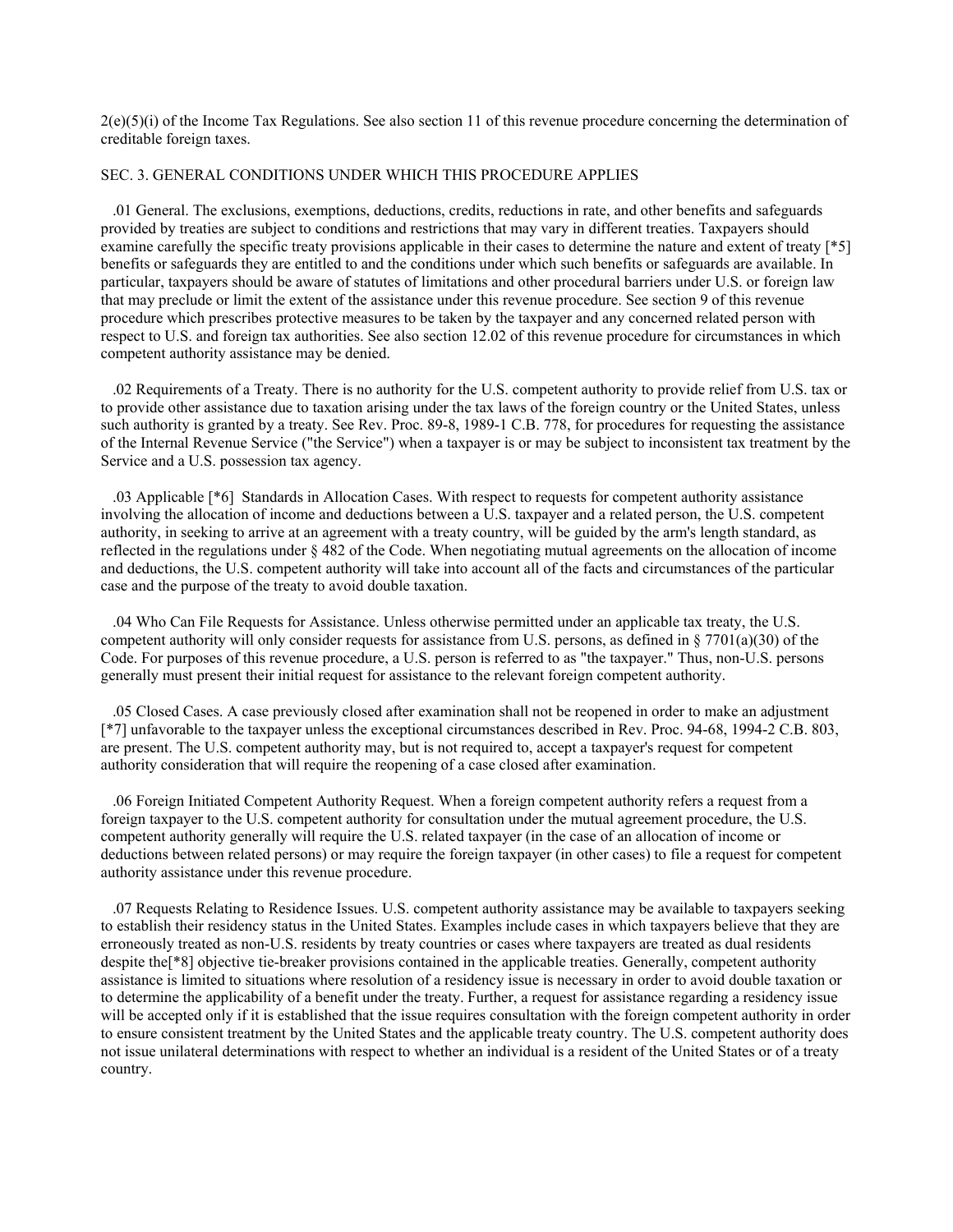.08 Determinations Regarding Limitation on Benefits. Many treaties contain a limitation on benefits article that enumerates prescribed requirements that must be met to qualify as a resident eligible for benefits under the treaty. The U.S. competent authority will not issue determinations regarding a taxpayer's status under one of the prescribed requirements in a limitation on benefits provision. However, certain treaties provide that the competent authority may, [\*9] as a matter of discretion, determine the availability of treaty benefits where the prescribed requirements are not met. See, e.g., Article 26(7) of the U.S.-Netherlands income tax treaty. Requests for assistance in such cases should comply with this revenue procedure and any other specific procedures that may be issued from time to time.

### SEC. 4. PROCEDURES FOR REQUESTING COMPETENT AUTHORITY ASSISTANCE

 .01 Time for Filing. A request for competent authority assistance generally may be filed at any time after an action occurs which would give rise to a claim for competent authority assistance. In a case involving a U.S. initiated adjustment of tax or income resulting from a tax examination, a request for competent authority assistance may be submitted as soon as practicable after the amount of the proposed adjustment is communicated in writing to the taxpayer. Where a U.S. initiated adjustment has not yet been communicated in writing (e.g., a notice of proposed adjustment) to the taxpayer, the U.S. competent authority generally will deny the request as premature. In the case of a foreign examination, a request may be submitted as soon as the taxpayer believes such filing[\*10] is warranted based on the actions of the country proposing the adjustment. In a case involving the reallocation of income or deductions between related entities, the request should not be filed until such time that the taxpayer can establish that there is the probability of double taxation. In cases not involving an examination, a request can be made when the taxpayer believes that an action or potential action warrants the assistance of the U.S. competent authority. Examples of such action include a ruling or promulgation by a foreign tax authority concerning a taxation matter, or the withholding of tax by a withholding agent. Except where otherwise provided in an applicable treaty, taxpayers have discretion over the time for filing a request; however, delays in filing may preclude effective relief. See section 9 of this revenue procedure concerning protective measures for taxpayers that need or wish to delay the filing of a request for assistance. See also section 7.06 of this revenue procedure for rules relating to accelerated issue resolution and competent authority assistance.

 .02 Place of Filing. The taxpayer must send all written requests for, or any inquiries [\*11] regarding, competent authority assistance to the Assistant Commissioner (International), Attn: Tax Treaty Division, Internal Revenue Service, P.O. Box 23598, Washington D.C. 20026-3598.

 .03 Additional Filing. In the case of U.S. initiated adjustments, the taxpayer also must file a copy of the request with the office of the Service where the taxpayer's case is pending. If the request is filed after the matter has been designated for litigation or while a suit contesting the relevant tax liability of the taxpayer is pending in a U.S. court, a copy of the request also must be filed with the Chief Counsel, Attention: Associate Chief Counsel (International), Internal Revenue Service, Washington, D.C. 20224, with a separate statement attached identifying the court where the suit is pending and the docket number of the action.

 .04 Form of Request. A request for competent authority assistance must be in the form of a letter addressed to the Assistant Commissioner (International). It must be dated and signed by a person having the authority to sign the taxpayer's federal tax returns. The request must contain a statement that competent authority assistance is being requested and must[\*12] include the information described in section 4.05 of this revenue procedure. See section 5 of this revenue procedure for requests involving small cases.

 .05 Information Required. The following information shall be included in the request for competent authority assistance:

(a) a reference to the specific treaty and the provisions therein pursuant to which the request is made;

 (b) the names, addresses, U.S. taxpayer identification number and foreign taxpayer identification number (if any) of the taxpayer and, if applicable, all related persons involved in the matter;

 (c) if applicable, a description of the control and business relationships between the taxpayer and any relevant related person for the years in issue, including any changes in such relationship to the date of filing the request;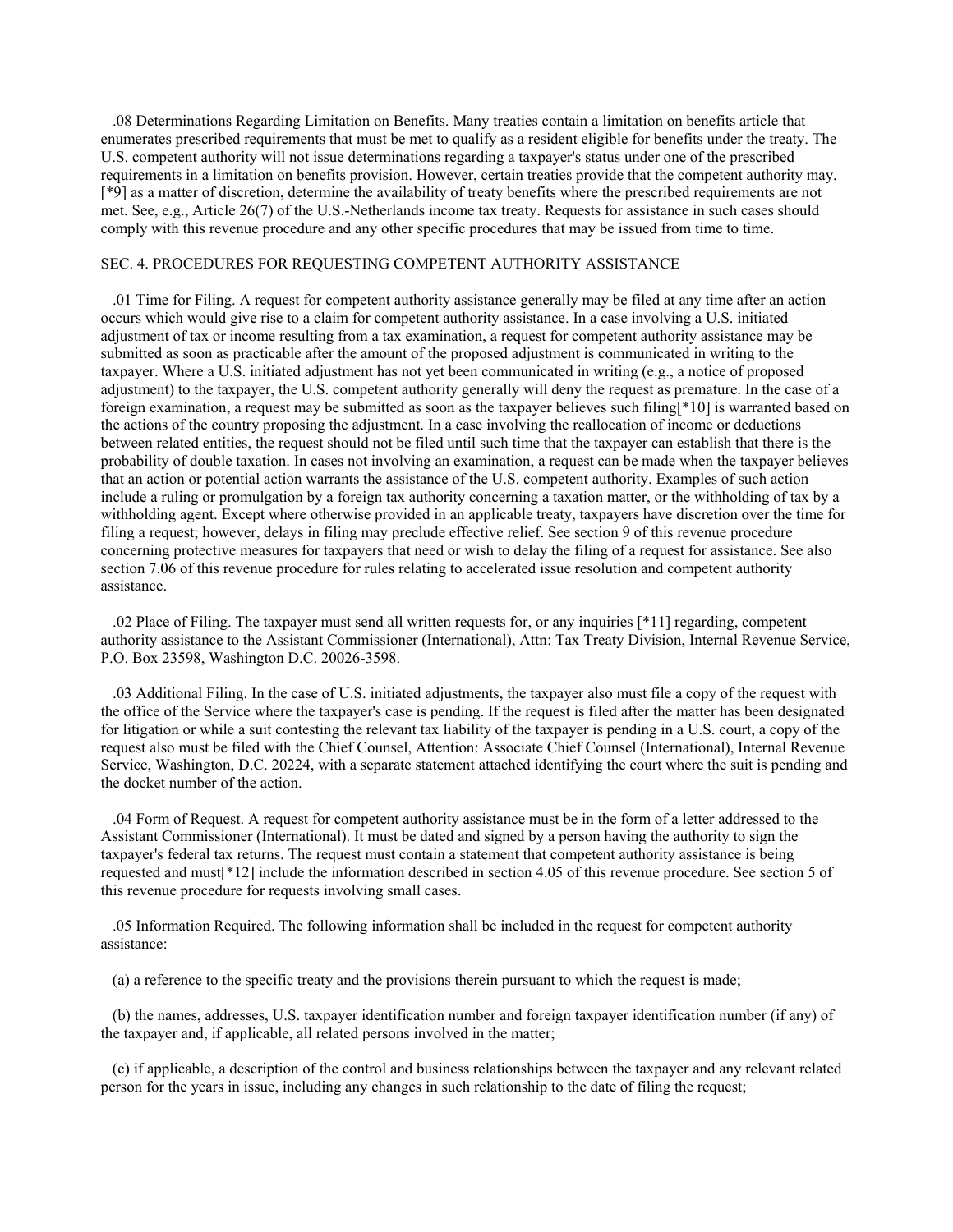(d) a brief description of the issues for which competent authority assistance is requested, including a brief description of the relevant transactions, activities or other circumstances involved in the issues raised and the basis for the adjustment, if any:

(e) the years and amounts involved with respect to the issues in both U.S. dollars and foreign currency;

(f) if applicable, [\*13] the district office which has made or is proposing to make the adjustment;

 (g) an explanation of the nature of the relief sought or the action requested in the United States or in the treaty country with respect to the issues raised, including a statement as to whether the taxpayer wishes to avail itself of the relief provided under Rev. Proc. 65-17, 1965-1 C.B. 833, as amplified, amended, clarified and modified by Rev. Proc. 65-31, 1965-2 C.B. 1024, Rev. Proc. 65-17 Amendment I, 1966-2 C.B. 1211, Rev. Proc. 65-17 Amendment II, 1974-1 C.B. 411, Rev. Proc. 70-23, 1970-2 C.B. 505, Rev. Proc. 71-35, 1971-2 C.B. 573, Rev. Proc. 72-48, 1972-2 C.B. 829, Rev. Proc. 72-53, 1972-2 C.B. 833, and Rev. Proc. 91-24, 1991-1 C.B. 542, (hereinafter referred to as "Rev. Proc. 65-17"), as indicated in section 10 of this revenue procedure;

 (h) a statement whether the period of limitations for the years for which relief is sought has expired in the United States or in the treaty country;

 (i) a statement whether the request for competent authority assistance involves issues that are currently, or were previously, considered as part of an APA proceeding in the United States or in a similar proceeding[\*14] in the foreign country;

(j) if applicable, powers of attorney with respect to the taxpayer;

 (k) a statement whether the taxpayer is requesting the Simultaneous Appeals procedure as provided in section 8 of this revenue procedure;

(l) an amended return, if required under section 9.02 of this revenue procedure;

 (m) on a separate document, a statement that the taxpayer consents to the disclosure to the competent authority of the treaty country (with the name of the treaty country specifically stated) and the competent authority's staff of any or all of the items of information set forth or enclosed in the request for U.S. competent authority assistance within the limits contained in the tax treaty under which the taxpayer is seeking relief. This statement must be dated and signed by a person having authority to sign the taxpayer's federal tax returns and is required to facilitate the administrative handling of the request by the U.S. competent authority for purposes of the record-keeping requirements of § 6103(p) of the Code. Failure to provide such a statement will not prevent the U.S. competent authority from disclosing information under the terms of a treaty. See §  $6103(k)(4)$  [ $*15$ ] of the Code; and

 (n) a penalties of perjury statement in the following form: "Under penalties of perjury, I declare that I have examined this request, including accompanying documents, and, to the best of my knowledge and belief, the facts presented in support of the request for competent authority assistance are true, correct and complete." The declaration must be signed by the person or persons on whose behalf the request is being made and not by the taxpayer's representative. The person signing for a corporate taxpayer must be an authorized officer of the taxpayer who has personal knowledge of the facts. The person signing for a trust, an estate or a partnership must be respectively, a trustee, an executor or a partner who has personal knowledge of the facts.

 .06 APAs. Requests for competent authority assistance that involve an APA request must include the information required under Rev. Proc. 91-22, 1991-1 C.B. 526, as well as the applicable information under section 4.05 of this revenue procedure.

 .07 Other Documentation. In addition, the taxpayer shall, on request, submit any other information or documentation deemed necessary by the U.S. or foreign competent authority[\*16] for purposes of reaching an agreement. This includes English translations of any documentation required in connection with the competent authority request.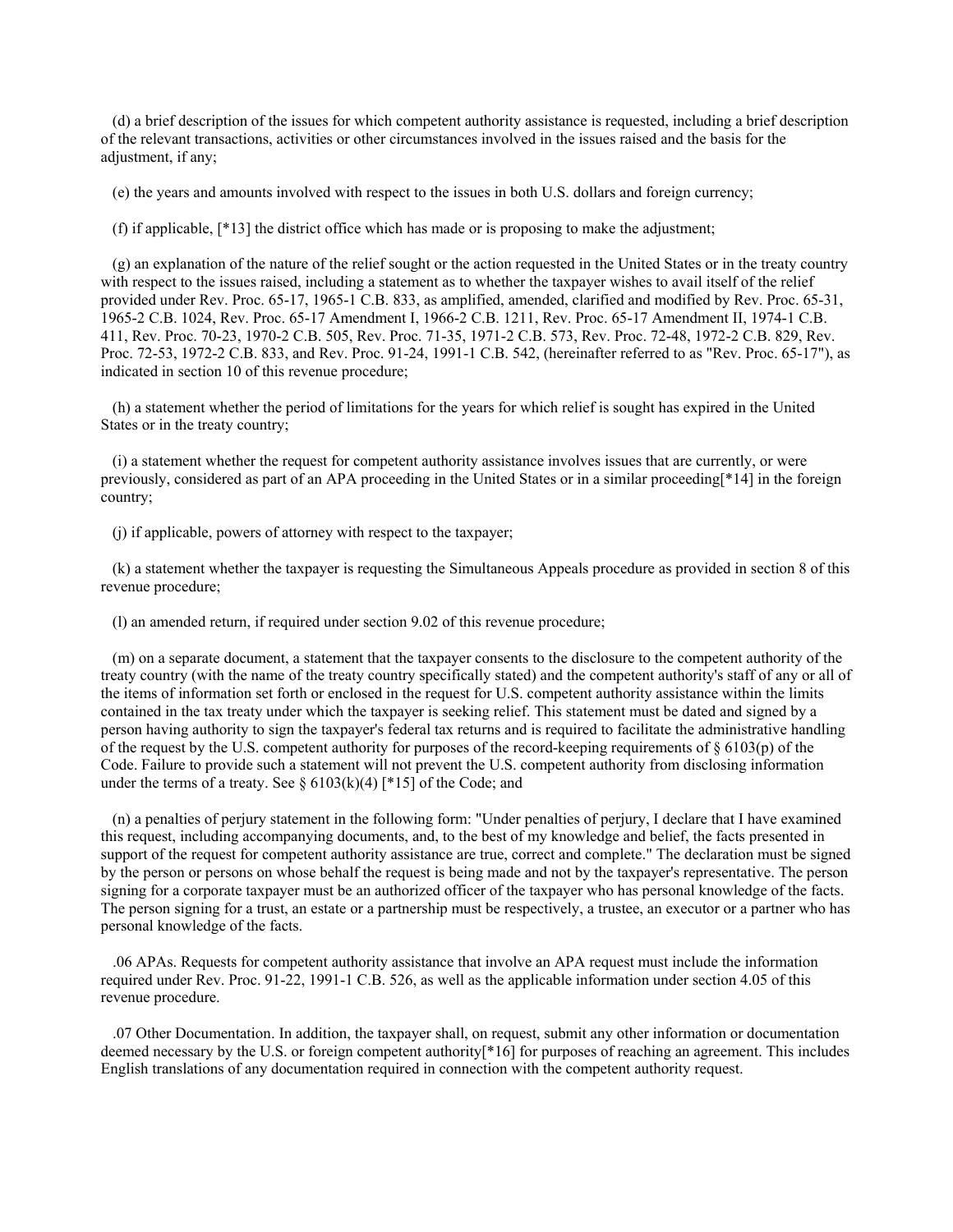.08 Updates. The taxpayer must keep the U.S. competent authority informed of all material changes in the information or documentation previously submitted as part of, or in connection with, the request for competent authority assistance. The taxpayer also must provide any updated information or new documentation that becomes known or is created after the request is filed and which is relevant to the resolution of the issues under consideration.

 .09 Conferences. The taxpayer may, at any time, request a pre-filing conference with the U.S. competent authority to discuss the mutual agreement process with respect to matters covered under a treaty, including discussion of the proper time for filing, the practical aspects of obtaining relief and actions necessary to facilitate the proceedings. Similarly, after a matter is resolved by the competent authorities, a taxpayer may also request a conference with the U.S. competent authority to discuss the resolution.

# SEC. 5. SMALL CASE PROCEDURE FOR REQUESTING COMPETENT AUTHORITY[\*17] ASSISTANCE

 .01 General. To facilitate requests for assistance involving small cases, this section provides a special procedure simplifying the form of a request for assistance and, in particular, the amount of information that initially must be submitted. All other requirements of this revenue procedure continue to apply to requests for assistance made pursuant to this section.

 .02 Small Case Standards. Eligible taxpayers may file an abbreviated request for competent authority assistance in accordance with this section if the total proposed adjustment involved in the matter is not greater than the following:

|             | Proposed   |
|-------------|------------|
| Taxpayer    | Adjustment |
| Individual  | \$100,000  |
| Corporation | \$200,000  |
| Other       | \$200,000  |

 .03 Small Case Filing Procedure. The abbreviated request for competent authority assistance under the small case procedure must be dated and signed by a person having the authority to sign the taxpayer's federal tax returns. Although other information and documentation may be requested at a later date, the initial request for assistance should include the following information and materials:

(a) a statement indicating that this is a matter subject to the small [\*18]case procedure;

 (b) the name, address, U.S. taxpayer identification number and foreign taxpayer identification number (if any) of the taxpayer and if applicable, all related persons involved;

- (c) a description of the issue and the nature of the relief sought;
- (d) the taxable years and amounts involved with respect to the issues in both U.S. and foreign currency;
- (e) the name of the treaty country;
- (f) an amended return, if required under section 9.02 of this revenue procedure; and
- (g) the statements described in section 4.05(m) and (n) of this revenue procedure.

# SEC. 6. RELIEF REQUESTED FOR FOREIGN INITIATED ADJUSTMENT WITHOUT COMPETENT AUTHORITY INVOLVEMENT

 Taxpayers seeking correlative relief with respect to a foreign initiated adjustment involving a treaty matter should present their request to the U.S. competent authority. However, when the adjustment involves years under the jurisdiction of the District Director or Appeals, taxpayers sometimes try to obtain relief from these offices. This may occur, for example, if the adjustment involves a re-allocation of income or deductions involving a related person in a country with which the United States has an income tax treaty. [\*19] In these cases, taxpayers will be advised to contact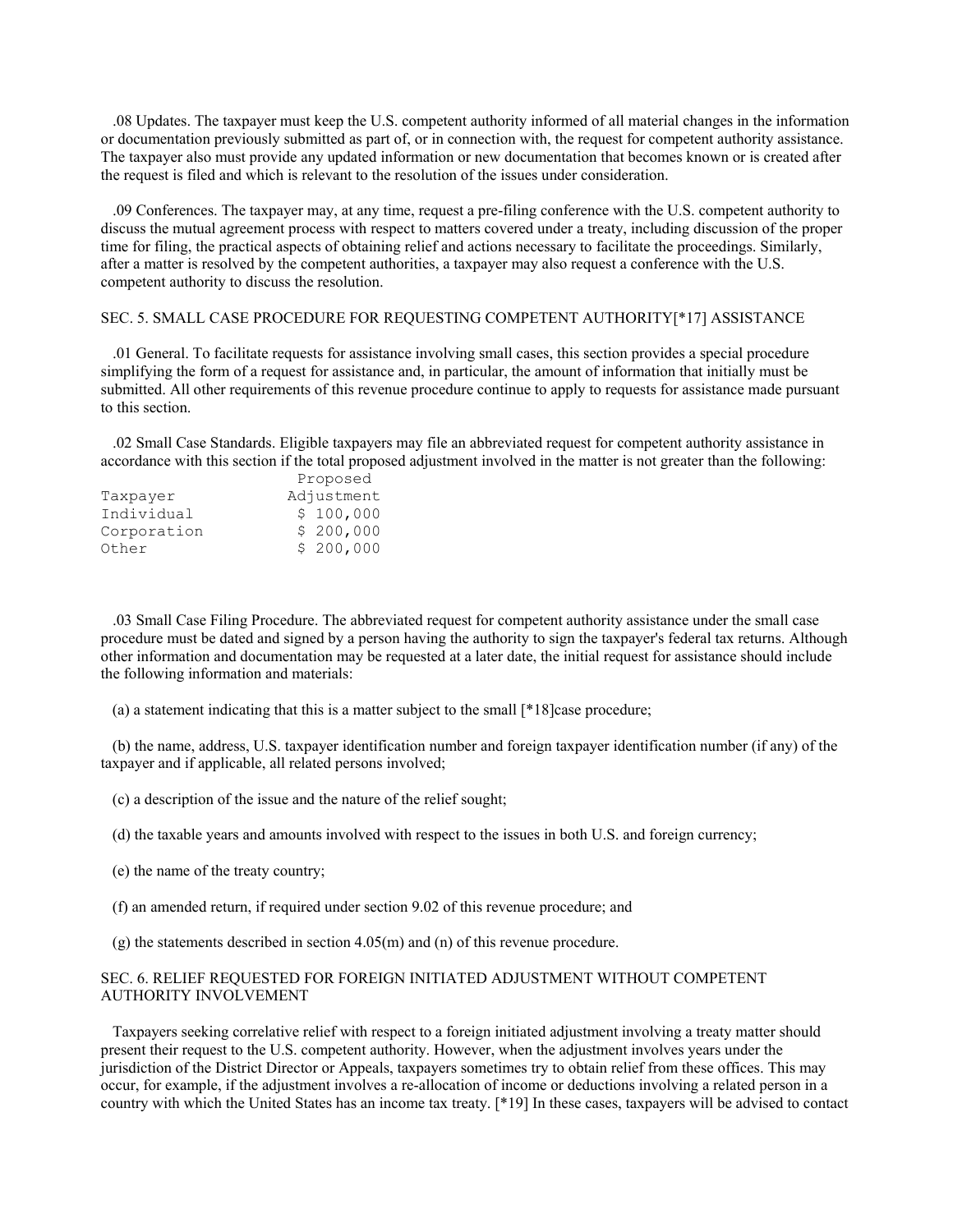the U.S. competent authority office. In appropriate cases, the U.S. competent authority will advise the District of Appeals office on appropriate action. The U.S. competent authority may request the taxpayer to provide the information described under sections 4.05 and 4.07 of this revenue procedure. Failure to request competent authority assistance may result in denial of correlative relief with respect to the issue, including applicable foreign tax credits.

# SEC. 7. COORDINATION WITH OTHER ADMINISTRATIVE OR JUDICIAL PROCEEDINGS

 .01 Suspension of Administrative Action with Respect to U.S. Adjustments. When a request for competent authority assistance is accepted with respect to a U.S. initiated adjustment, the Service will postpone further administrative action with respect to the issues under competent authority consideration, except (a) in situations in which the Service may be requested otherwise by the U.S. competent authority, or (b) in situations involving cases pending in court and in other instances in which action must be taken to avoid prejudicing the U.S. Government's interest. The normal administrative procedures[\*20] continue to apply, however, to all other issues not under U.S. competent authority consideration. For example, if there are other issues raised during the examination and the taxpayer is not in agreement with these issues, the usual procedures for completing the examination with respect to these issues apply. If the taxpayer is issued a thirty day letter with respect to these issues and prepares a protest of the unagreed issues, the taxpayer need not include any unagreed issue under consideration by the competent authority. Following the receipt of a taxpayer's protest, normal Appeals procedures shall be initiated with respect to those issues not subject to competent authority consideration.

 .02 Coordination with Appeals. Taxpayers that disagree with a proposed U.S. adjustment may either pursue their right of administrative review with Appeals before requesting competent authority assistance or may request competent authority assistance immediately. See, however, section 8 of this revenue procedure for Simultaneous Appeals procedures. Appeals' consideration of potential competent authority matters will be made without regard to other issues or considerations that do not involve[\*21] potential competent authority matters.

 .03 Coordination with Litigation. The U.S. competent authority will not, without the consent of the Chief Counsel, accept (or continue to consider) a taxpayer's request for assistance if the request involves a taxable period pending in a U.S. court or involves a matter pending in a U.S. court or designated for litigation for any taxable period. If the case is pending in the United States Tax Court, the taxpayer may, in appropriate cases, be asked to join the Service in a motion to sever issues or delay trial pending completion of the competent authority proceedings. If the case is pending in any other court, the Chief Counsel will consult with the Department of Justice about appropriate action, and the taxpayer may, in appropriate cases, be asked to join the U.S. Government in a motion to sever issues or delay trial pending completion of the competent authority proceedings. Final decision on severing issues or delaying trial rests with the court. The filing of a competent authority request does not, however, relieve the taxpayer from taking any action that may be necessary or required with respect to litigation.

 .04 Coordination with [\*22] the APA Procedure. Rev. Proc. 91-22, 1991-1 C.B. 526, informs taxpayers how to request an APA from the office of the Associate Chief Counsel (International). If an APA request involves a treaty country, taxpayers are encouraged to seek a competent authority agreement with respect to the matters that are the subject of the APA. The purpose of a competent authority agreement in this case is to avoid double taxation that otherwise may occur. Further, where the taxpayer requests that, as part of the APA process, consideration be given to resolving an issue raised by the Service for earlier taxable periods, the taxpayer is encouraged to seek competent authority consideration of the issue for these periods.

 .05 Effect of Agreements or Judicial Determinations on Competent Authority Proceedings. If a taxpayer either executes a closing agreement with the District (whether or not contingent upon competent authority relief) with respect to a potential competent authority issue or reaches a settlement on the issue with Appeals or Counsel pursuant to a closing agreement or other written agreement, the U.S. competent authority will endeavor only to obtain a correlative adjustment from the[\*23] treaty country and will not undertake any actions that would otherwise change such agreements. However, the U.S. competent authority will, in appropriate cases, consider actions necessary for the purpose of providing relief pursuant to Rev. Proc. 65-17. Once a taxpayer's tax liability for the taxable periods in issue has been determined by a U.S. court (including settlement of the proceedings before or during trial), the U.S. competent authority similarly will endeavor only to obtain correlative relief from the treaty country and will not undertake any action that would otherwise reduce the taxpayer's federal tax liability for the taxable periods in issue as determined by a U.S. court. Taxpayers therefore should be aware that in these situations, as well as in situations where a treaty country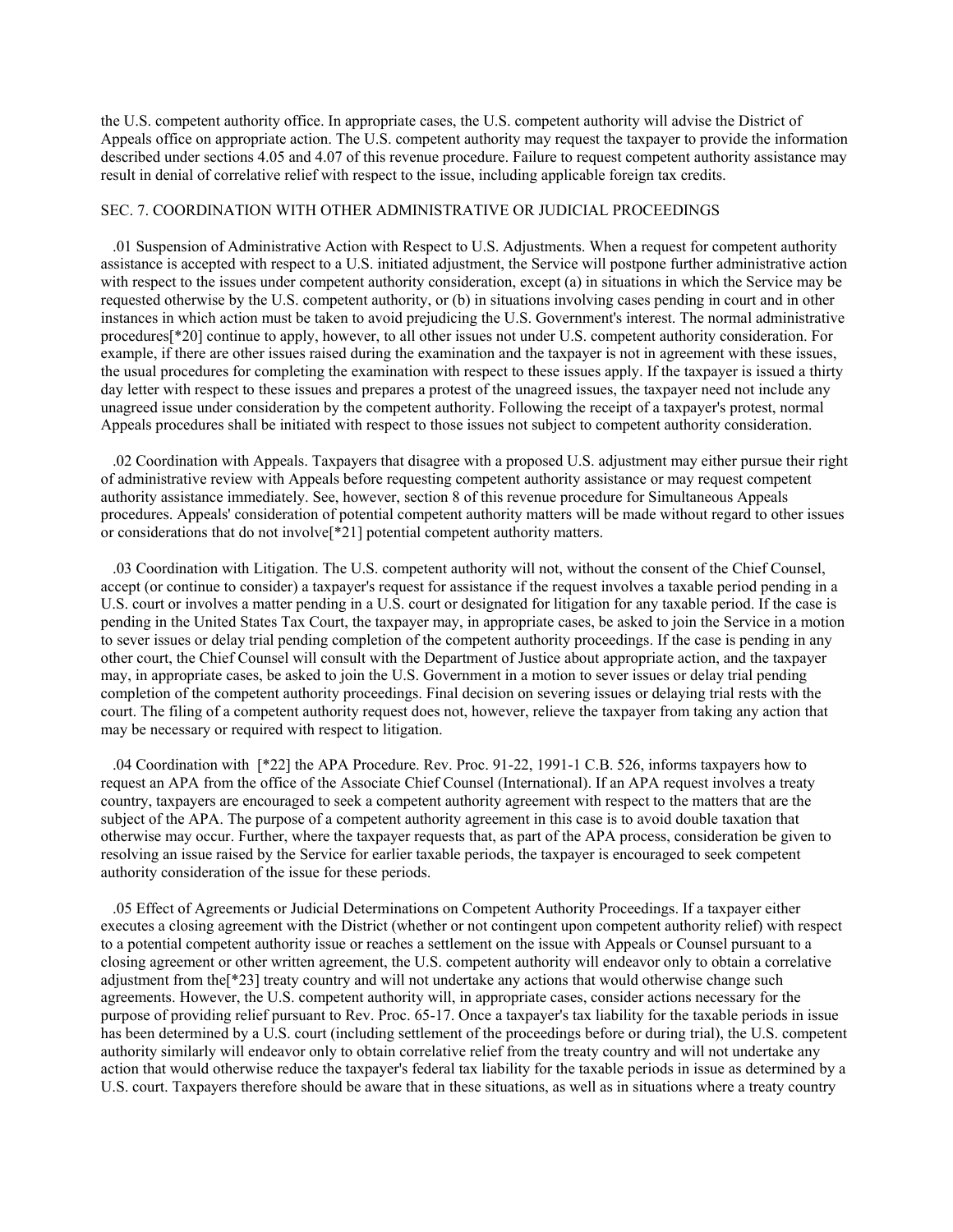takes a similar position with respect to issues resolved under its domestic laws, relief from double taxation may be jeopardized.

 .06 Accelerated Competent Authority Procedure. A taxpayer requesting competent authority assistance with respect to an issue raised by the Service also may request that the competent authorities attempt to resolve the issue for subsequent taxable periods ending[\*24] prior to the date of the request for assistance if the same issue continues in those periods. See also Rev. Proc. 94-67, 1994-2 C.B. 800, concerning the Accelerated Issue Resolution ("AIR") process. The U.S. competent authority will consider the request and will contact the appropriate District to consult on whether the issue should be resolved for subsequent taxable periods. If the District consents to this procedure, the U.S. competent authority will present to the foreign competent authority the request to consider such taxable periods. For purposes of resolving the issue, the taxpayer must furnish all relevant information and statements that may be requested by the U.S. competent authority pursuant to this revenue procedure. In addition, if the case involves a Coordinated Examination Program ("CEP") taxpayer, the taxpayer must furnish all relevant information and statements requested by the District Director, as described in Rev. Proc. 94-67, 1994-2 C. B. 800. If the case involves a non-CEP taxpayer, the taxpayer must furnish all relevant information and statements that may be requested by the District Director. A request for the accelerated competent authority procedure may [\*25]be made at the time of filing a request for competent authority assistance or at any time thereafter, but generally before conclusion of the mutual agreement in the case; however, taxpayers are encouraged to request the procedure as early as practicable. The application of the accelerated procedure may require the prior consent of the Chief Counsel. See section 7.03 of this revenue procedure. A request for the accelerated competent authority procedure must contain a statement that the taxpayer agrees that: (1) the inspection of books of account or records under the accelerated competent authority procedure will not preclude or impede (under § 7605(b) or any administrative provision adopted by the Service) a later examination of a return or inspection of books of account or records for any taxable period covered in the accelerated competent authority assistance request and (2) the Service need not comply with any applicable procedural restrictions (for example, providing notice under § 7605(b)) before beginning such examination or inspection. For competent authority assistance with respect to prospective periods, see Rev. Proc. 91-22, 1991-1 C.B. 526. The accelerated competent[\*26] authority procedure is not subject to the AIR process limitations.

# SEC. 8. SIMULTANEOUS APPEALS PROCEDURE

 .01 General. A taxpayer filing a request for competent authority assistance under this revenue procedure may, at the same time or at a later date, request Appeals' consideration of the competent authority issue under the procedures and conditions provided in this section. The U.S. competent authority also may request Appeals' involvement if it is determined that such involvement would facilitate the negotiation of a mutual agreement in the case or otherwise would serve the interest of the Service. The taxpayer may, at any time, request a pre-filing conference with the offices of the National Director of Appeals and the U.S. competent authority to discuss the Simultaneous Appeals procedure.

.02 Time for Requesting the Simultaneous Appeals Procedure.

(a) When Filing For Competent Authority Assistance.

The Simultaneous Appeals procedure may be invoked at any of the following times:

 (1) When the taxpayer applies for competent authority assistance with respect to an issue for which the District has proposed an adjustment and before the protest is filed;

 (2) When[\*27] the taxpayer files a protest with Appeals and decides to sever the competent authority issue and seek competent authority assistance while other issues are referred to Appeals; and

 (3) When the case is in Appeals and the taxpayer later decides to request competent authority assistance with respect to the competent authority issue. The taxpayer may sever the competent authority issue for referral to the U.S. competent authority and invoke the Simultaneous Appeals procedure at any time when the case is in Appeals but before settlement of the issue. Taxpayers, however, are encouraged to invoke the Simultaneous Appeals procedure as soon as possible, preferably as soon as practicable after the first Appeals conference.

 (b) After Filing For Competent Authority Assistance. The taxpayer may request the Simultaneous Appeals procedure at any time after requesting competent authority assistance. However, a taxpayer's request for the Simultaneous Appeals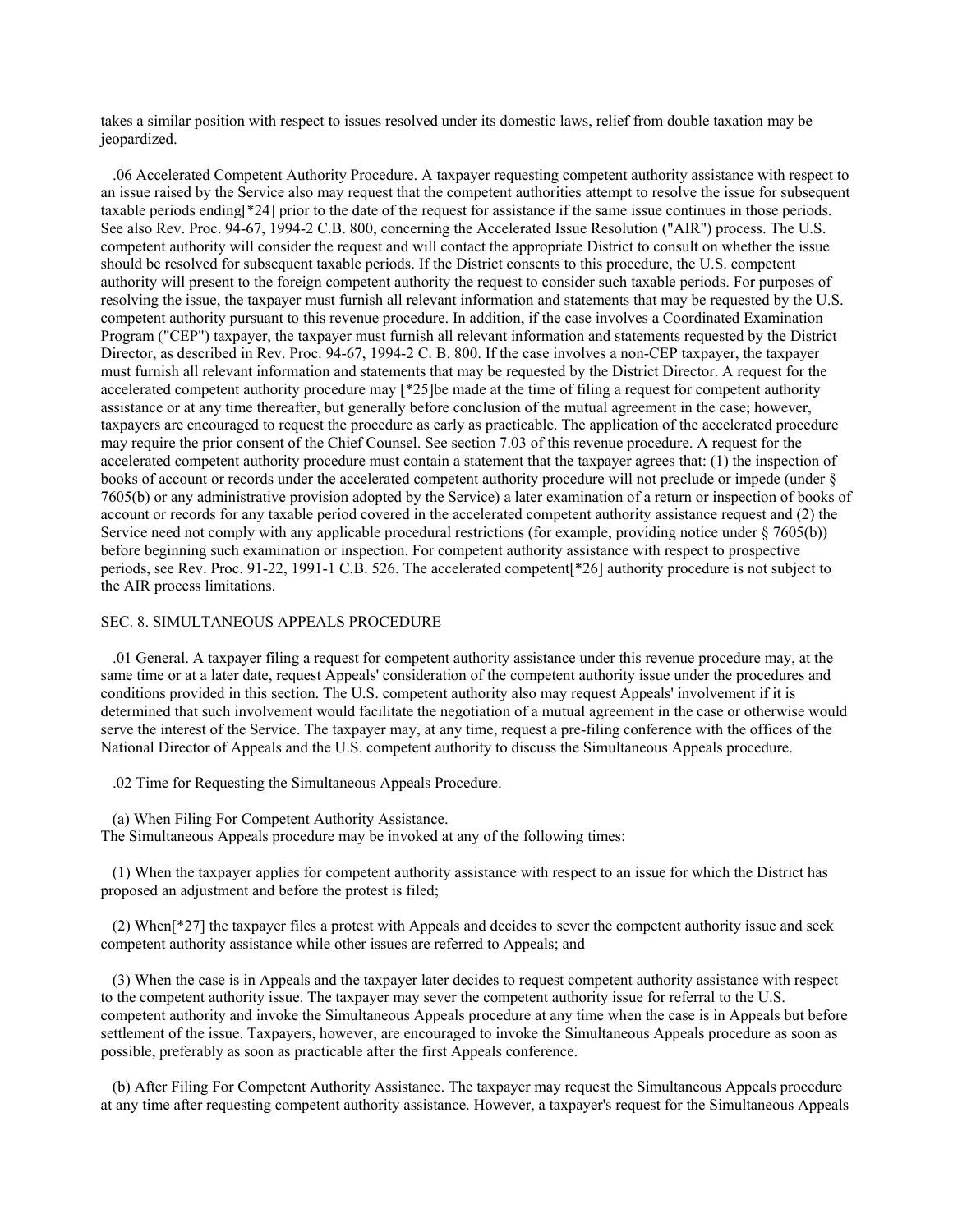procedure generally will be denied if made after the date the U.S. position paper is communicated to the foreign competent authority, unless the U.S. competent authority determines that the procedure would facilitate an early resolution[\*28] of the competent authority issue or otherwise is in the best interest of the Service.

 .03 Cases Pending in Court. If the matter is pending before a U.S. court or has been designated for litigation and jurisdiction has been released to the U.S. competent authority, a request for the Simultaneous Appeals procedure may be granted only with the consent of the Chief Counsel.

 .04 Request for Simultaneous Appeals Procedure. The taxpayer's request for the Simultaneous Appeals procedure should be addressed to the U.S. competent authority either as part of the initial competent authority assistance request or, if made later, as a separate letter to the U.S. competent authority. The request should state whether the issue was previously protested to Appeals for the periods in competent authority or for prior periods (in which case a copy of the relevant portions of the protest and an explanation of the outcome, if any, should be provided). The U.S. competent authority will send a copy of the request to the National Director of Appeals, who, in turn, will forward a copy to the appropriate Regional Director of Appeals. When the U.S. competent authority invokes the Simultaneous Appeals[\*29] procedure, the taxpayer will be notified. The U.S. competent authority has jurisdiction of the issue when the Simultaneous Appeals procedure is invoked.

.05 Role of Appeals in the Competent Authority Process.

 (a) Appeals Process. The Appeals representative assigned to the case will consult with the taxpayer and the U.S. competent authority for the purpose of reaching a resolution of the unagreed issue under competent authority jurisdiction before the issue is presented to the foreign competent authority. For this purpose, established Appeals procedures apply. The Appeals representative will consult with the U.S. competent authority during this process to ensure appropriate coordination of the Appeals process with the competent authority procedure, so that the terms of a tentative resolution and the principles and facts upon which it is based are compatible with the position that the U.S. competent authority intends to present to the foreign competent authority with respect to the issue. Any resolution reached with the Service under this procedure is subject to the competent authority process and, therefore, is tentative and not binding on the Service or the taxpayer. The [\*30]Service will not request the taxpayer to conclude the Appeals process with a written agreement. The conclusions of the tentative resolution, however, generally will be reflected in the U.S. position paper used for negotiating a mutual agreement with the foreign competent authority. The procedures under this section do not give taxpayers the right to receive a fresh consideration of the issue by Appeals where the taxpayer applied for competent authority assistance after having received substantial Appeals consideration. Rather, the Service shall rely upon such previous consideration by Appeals when considering the case under the Simultaneous Appeals procedure.

 (b) Assistance to U.S. Competent Authority. The U.S. competent authority is responsible for developing a U.S. position paper with respect to the issue and for conducting the mutual agreement procedure. Generally, requesting Appeals' consideration of an issue under competent authority jurisdiction will not affect the manner in which taxpayers normally are involved in the competent authority process.

 .06 Denial or Termination of Simultaneous Appeals Procedure. (a) Taxpayer's Termination. The taxpayer may, at any time, [\*31] withdraw its request for the Simultaneous Appeals procedure.

 (b) Service's Denial or Termination. The U.S. competent authority, the National Director of Appeals, or the appropriate Regional Director of Appeals may decide to deny or terminate the Simultaneous Appeals procedure if the procedure is determined to be prejudicial to the mutual agreement procedure or to the administrative appeals process. For example, a taxpayer that received Appeals consideration before requesting competent authority assistance, but was unable to reach a settlement in Appeals, may be denied the Simultaneous Appeals procedure. A taxpayer may request a conference with the offices of the U.S. competent authority and the National Director of Appeals to discuss the denial or termination of the procedure.

 .07 Returning to Appeals. If the competent authorities fail to agree or if the taxpayer does not accept the mutual agreement reached by the competent authorities, the taxpayer will be permitted to refer the issue to Appeals for further consideration.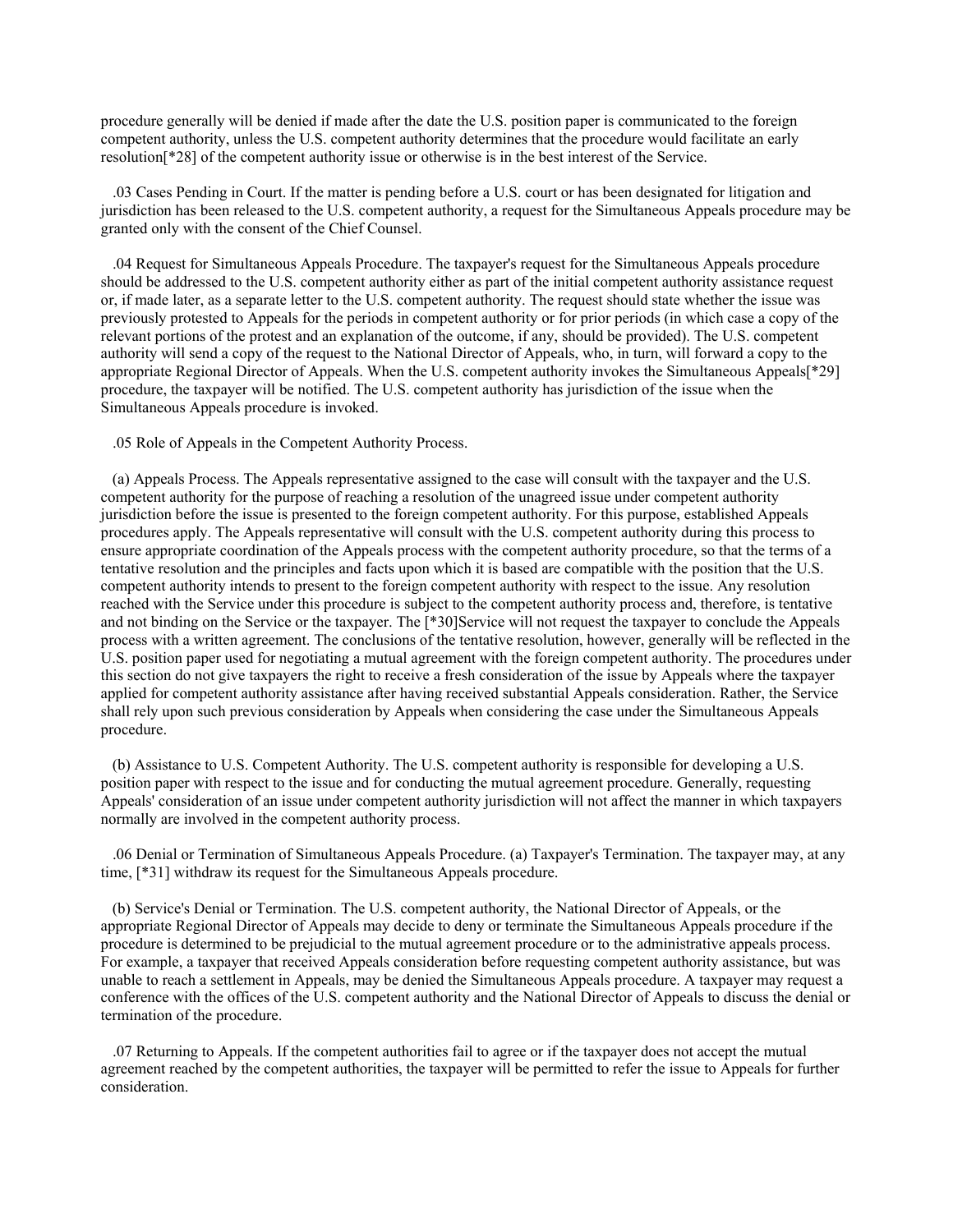.08 Appeals Consideration of Non-Competent Authority Issues. The Simultaneous Appeals procedure does not affect the taxpayer's rights to Appeals' [\*32] consideration of other unresolved issues. The taxpayer may pursue settlement discussions with respect to the other issues without waiting for resolution of the issues under competent authority jurisdiction.

## SEC. 9. PROTECTIVE MEASURES

 .01 General. In any matter subject to this revenue procedure, the taxpayer must take (or, if necessary, advise a related person to take) such protective measures as may be necessary with the U.S. and foreign tax authorities so that the implementation of any agreement reached by the competent authorities is not barred by administrative, legal or procedural barriers. Such barriers may arise either before or after a competent authority request is filed. Protective measures include, but are not limited to: (a) filing amended returns or protective claims for refund or credit; (b) staying the expiration of any period of limitations on the making of a refund or other tax adjustment; (c) avoiding the lapse or termination of the taxpayer's right to appeal any tax determination; (d) complying with all applicable procedures for invoking competent authority consideration, including applicable treaty provisions dealing with time limits within which to invoke<sup>[\*33]</sup> such remedy; and (e) contesting and adjustment or seeking an appropriate correlative adjustment with respect to the U.S. or treaty country tax. A taxpayer should take protective measures in a timely manner, that is, in a manner that allows sufficient time for appropriate procedures to be completed and effective before barriers arise. Generally, a taxpayer should consider, at the time an adjustment is first proposed, which protective measures may be necessary and when such measures should be taken. However, earlier consideration of appropriate actions may be desirable, for example, in the case of a recurring adjustment or where the taxpayer otherwise is on notice that an adjustment is likely to be proposed. See section 9.05 of this revenue procedure regarding treaty provisions waiving procedural and other barriers. Taxpayers may consult with the U.S. competent authority to determine the need for and timing of protective measures in their particular case.

 .02 Filing of Amended Tax Return in the United States. At the time the request for competent authority assistance is filed, the taxpayer also must file, in cases involving an adjustment proposed by a treaty country, an amended [\*34]federal tax return (for example, a Form 1120X, Amended U.S. Corporation Income Tax Return, if a Form 1120 was originally filed) in the manner provided in the regulations under § 6402 of the Code. The amended tax return shall be limited to a claim for credit or refund of the taxes attributable to the matters under competent authority consideration. The amended tax return shall be filed by attaching it to the request for competent authority assistance. An amended return filed in accordance with this section should not be filed with any other office of the Service, notwithstanding any instructions concerning the place for filing on such forms or in such regulations. Final disposition of the amended return will be deferred by the Service until the U.S. competent authority disposes of the issues under consideration.

### .03 Filing a Protective Claim in the United States.

 (a) In General. There may be situations where a taxpayer is unable to file a formal competent authority assistance request before the statute of limitations expires with respect to the affected U.S. return. In this situation, before the statute of limitations expires, the taxpayer should file a protective claim [\*35]for refund or credit of the taxes attributable to the potential competent authority issue to ensure that assistance will not be barred. Situations for which a protective filing may be appropriate include: (i) the treaty country is considering but has not yet proposed an adjustment; (ii) the treaty country has proposed an adjustment but the related taxpayer in the treaty country decides to pursue administrative or judicial remedies in the foreign country; or (iii) the terms of the applicable treaty require notification to be made to the competent authority within a certain time period. In considering whether to accept a taxpayer's request for competent authority assistance, the U.S. competent authority will consider whether the taxpayer has filed a protective claim in accordance with this subsection.

 (b) Filing of Protective Claim. A protective claim is made by filing an appropriate amended federal tax return, as provided in section 9.02 of this revenue procedure. The amended tax return is filed with the U.S. competent authority at the address indicated in section 4.02 of this revenue procedure and before the expiration of any applicable time limitations. The amended return shall<sup>[\*36]</sup> indicate that the taxpayer is filing a protective claim and shall set forth, to the extent available, the information required under section 4.05 (a) through (j) or under section 5.03 (a) through (e) of this revenue procedure. An amended tax return filed in this manner will be considered a properly filed amended tax return, notwithstanding any other instruction on the form or in regulations concerning the place for filing.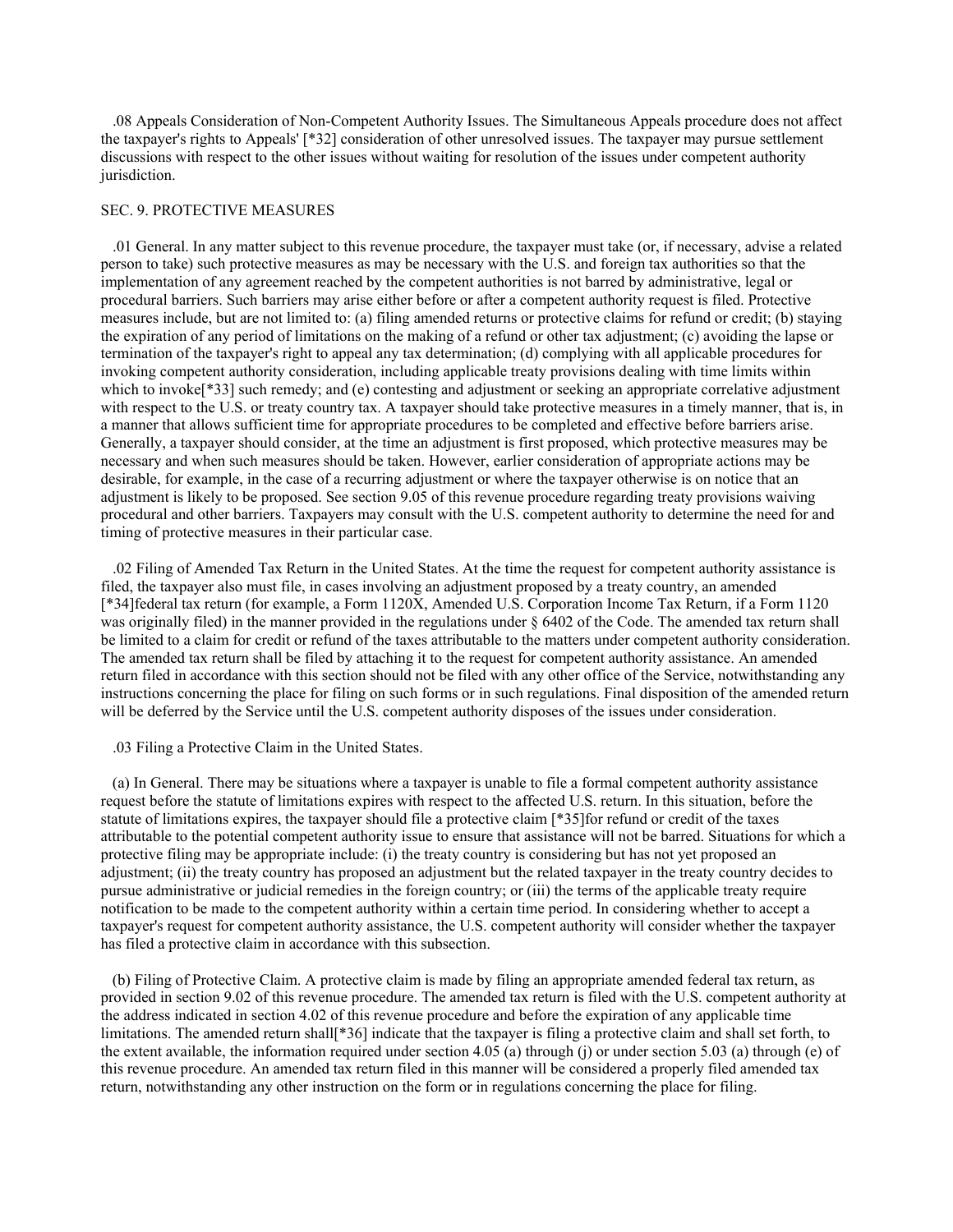(c) Notification Requirement. After filing a protective claim, the taxpayer periodically must notify the U.S. competent authority whether the taxpayer still is considering filing for competent authority assistance. The notification must be filed every six months until the formal request for competent authority assistance is filed. The U.S. competent authority may deny competent authority assistance if the taxpayer fails to file this semi-annual notification.

 (d) No Consultation between Competent Authorities until Formal Request is Filed. The U.S. competent authority generally will not undertake any consultation with the treaty country's competent authority with respect to a protective claim. The U.S. competent authority shall place the protective claim [\*37]in suspense until either a formal request for competent authority assistance is filed or the taxpayer notifies the U.S. competent authority that competent authority consideration is no longer needed.

 .04 Effect of an Amended Tax Return. An amended tax return filed under either sections 9.02 and 9.03 of this revenue procedure only allows a credit or a refund to the extent agreed to by the U.S. and foreign competent authorities or to the extent unilaterally allowed by the U.S. competent authority. This revenue procedure does not grant a taxpayer the right to invoke § 482 of the Code in its favor or compel the Service to allocate income or deductions or grant a tax credit or refund.

 .05 Treaty Provisions Waiving Procedural Barriers. In those cases where the mutual agreement procedure provision of a tax treaty waives or removes procedural barriers to the credit or refund of tax, taxpayers may be allowed a credit or refund of U.S. or foreign tax even though the otherwise applicable period of limitations has expired, prior closing agreements have been entered into, or other actions have been taken or omitted that ordinarily would foreclose relief in the form of a credit or refund[\*38] of tax. However, because of differences in interpreting these waiver provisions or other difficulties that may arise in their application, taxpayers nonetheless should take appropriate protective measures as described under this revenue procedure or under applicable foreign procedures. In considering whether to accept a taxpayer's request for competent authority assistance, the U.S. competent authority will consider whether the taxpayer took protective measures in accordance with this section.

#### SEC. 10. APPLICATION OF REV. PROC. 65-17

 Rev. Proc. 65-17 generally provides for the tax-free repatriation of certain amounts following an allocation of income between related U.S. and foreign corporations under § 482 of the Code. If a taxpayer intends to request competent authority assistance to resolve the underlying double taxation matter with the treaty country, the taxpayer should file for Rev. Proc. 65-17 relief in conjunction with its request for competent authority assistance. See Rev. Proc. 96-14, page this Bulletin, which also sets forth the procedures for securing relief under Rev. Proc. 65-17 when a taxpayer does not intend to request competent authority assistance. [\*39]

# SEC. 11. DETERMINATION OF CREDITABLE FOREIGN TAXES

 For purposes of determining the amount of foreign tax creditable under §§ 901 and 902 of the Code, any amounts paid to foreign tax authorities that would not have been due if the treaty country had made a correlative adjustment may not constitute a creditable foreign tax. See § 1.901-2(e)(5)(i) of the regulations and Rev. Rul. 92-75, 1992-2 C.B. 197. Acts or omissions by the taxpayer that preclude effective competent authority assistance, including failure to take protective measures as described in section 9 of this revenue procedure or failure to seek competent authority assistance, may constitute failure to exhaust all effective and practical remedies for purposes of  $\S$  1.901-2(e)(5)(i). Further, the fact that the taxpayer has sought competent authority assistance but obtained no relief, either because the competent authorities failed to reach an agreement or because the taxpayer rejected an agreement reached by the competent authorities, generally will not, in and of itself, demonstrate for purposes of  $\S$  1.901-2(e)(5)(i) that the taxpayer has exhausted all effective and practical remedies to reduce the taxpayer's liability[\*40] for foreign tax (including liability pursuant to a foreign tax audit adjustment). Any determination within the Service of whether a taxpayer has exhausted the competent authority remedy must be made in consultation with the U.S. competent authority.

### SEC. 12. ACTION BY U.S. COMPETENT AUTHORITY

 .01 Notification of Taxpayer. Upon receiving a request for assistance pursuant to this revenue procedure, the U.S. competent authority will notify the taxpayer whether the facts provide a basis for assistance.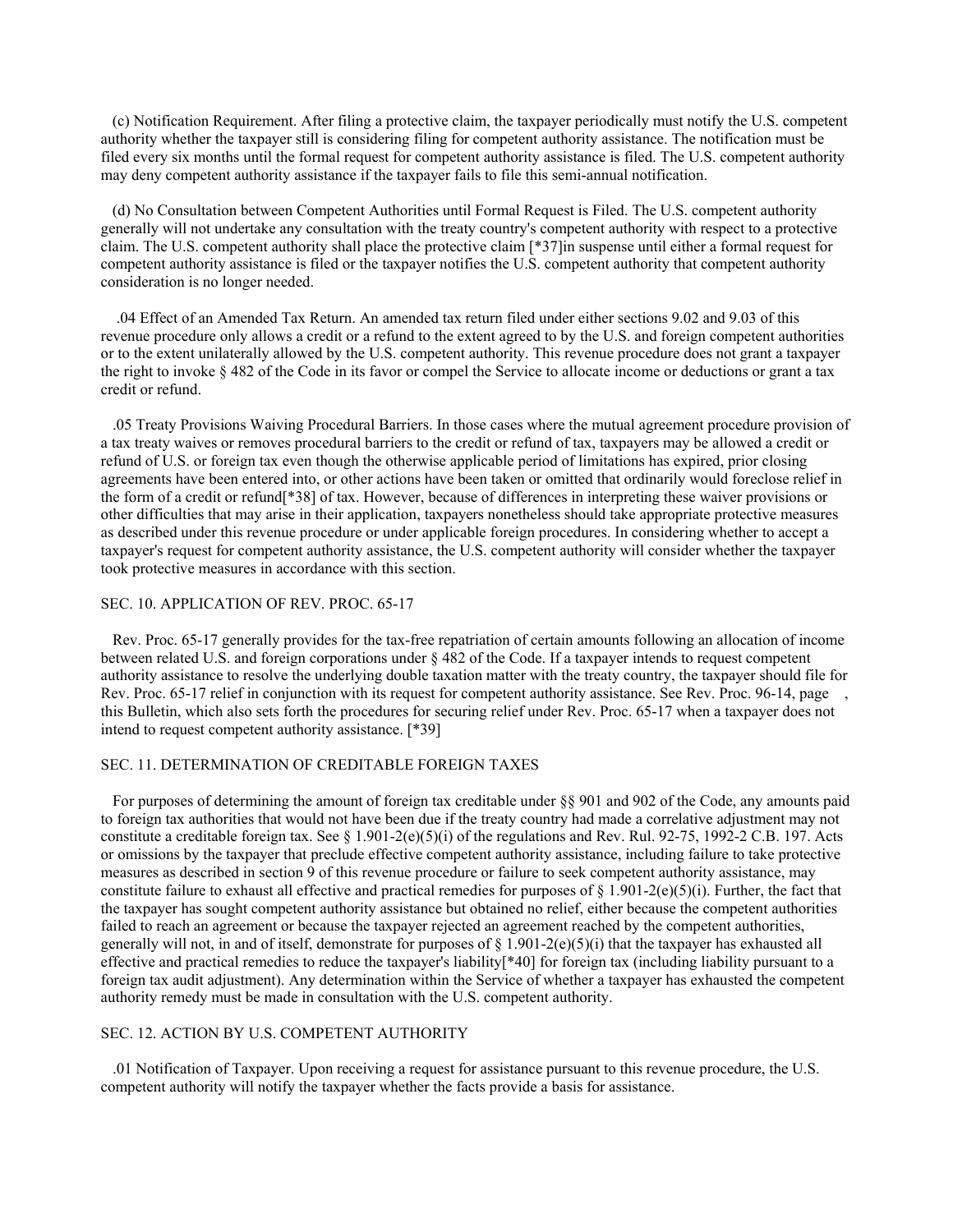.02 Denial of Assistance. The U.S. competent authority generally will not accept a request for competent authority assistance or will cease providing assistance to the taxpayer if:

(a) the taxpayer is not entitled to the treaty benefit or safeguard in question or to the assistance requested;

 (b) the taxpayer is willing only to accept a competent authority agreement under conditions that are unreasonable or prejudicial to the interests of the U.S. Government;

(c) the taxpayer rejected the competent authority resolution of the same or similar issue in a prior case;

 (d) the taxpayer does not agree that competent authority negotiations are a government-to-government activity[\*41] that does not include the taxpayer's participation in the negotiation proceedings;

 (e) the taxpayer does not furnish upon request sufficient information to determine whether the treaty applies to the taxpayer's facts and circumstances;

 (f) the taxpayer was found to have acquiesced in a foreign initiated adjustment that involved significant legal or factual issues that otherwise would be properly handled through the competent authority process and then unilaterally made a corresponding correlative adjustment or claimed an increased foreign tax credit, without initially seeking U.S. competent authority assistance; or

 (g) the taxpayer: (i) fails to comply with this revenue procedure; (ii) fails to cooperate with the U.S. competent authority (including failing to provide sufficient facts and documentation to support its claim of double taxation or taxation contrary to the treaty); or (iii) failed to cooperate with the Service during the examination of the periods in issue and such failure significantly impedes the ability of the U.S. competent authority to negotiate and conclude an agreement (e.g., the period of limitations for assessment in the foreign country has expired or significant[\*42] factual development is required that cannot effectively be completed outside the examination process).

 .03 Extending Period of Limitations for Assessment. If the U.S. competent authority accepts a request for assistance, the taxpayer may be requested to execute a consent extending the period of limitations for assessment of tax for the taxable periods in issue. Failure to comply with the provisions of this subsection can result in denial of assistance by the U.S. competent authority with respect to the request.

 .04 No Review of Denial of Request for Assistance. The U.S. competent authority's denial of a taxpayer's request for assistance or dismissal of a matter previously accepted for consideration pursuant to this revenue procedure is final and not subject to administrative review.

 .05 Notification. The U.S. competent authority will notify a taxpayer requesting assistance under this revenue procedure of any agreement that the U.S. and the foreign competent authorities reach with respect to the request. If the taxpayer accepts the resolution reached by the competent authorities, the agreement shall provide that it is final and is not subject to further administrative[\*43] or judicial review. If the competent authorities fail to agree, or if the agreement reached is not acceptable to the taxpayer, the taxpayer may withdraw the request for competent authority assistance and may then pursue all rights to review otherwise available under the laws of the United States and the treaty country. Where the competent authorities fail to agree, no further competent authority remedies generally are available, except with respect to treaties that provide for arbitration of the dispute. See, e.g., Article 25(5) of the U.S.- German income tax treaty. A request for arbitration shall be made in accordance with the procedures prescribed under the applicable treaty and related documents, including procedures which the Service may promulgate from time to time.

 .06 Closing Agreement. When appropriate, the taxpayer will be requested to reflect the terms of the mutual agreement and of the competent authority assistance provided in a closing agreement, in accordance with section 6.07 and 6.17 of Rev. Proc. 68-16, 1968-1 C.B. 770.

 .07 Unilateral Withdrawal or Reduction of U.S. Initiated Adjustments. With respect to U.S. initiated adjustments under § 482 of the [\*44] Code, the primary goal of the mutual agreement procedure is to obtain a correlative adjustment from the treaty country. For other types of U.S. initiated adjustments, the primary goal of the U.S. competent authority is the avoidance of taxation in contravention of an applicable treaty. Unilateral withdrawal or reduction of U.S. initiated